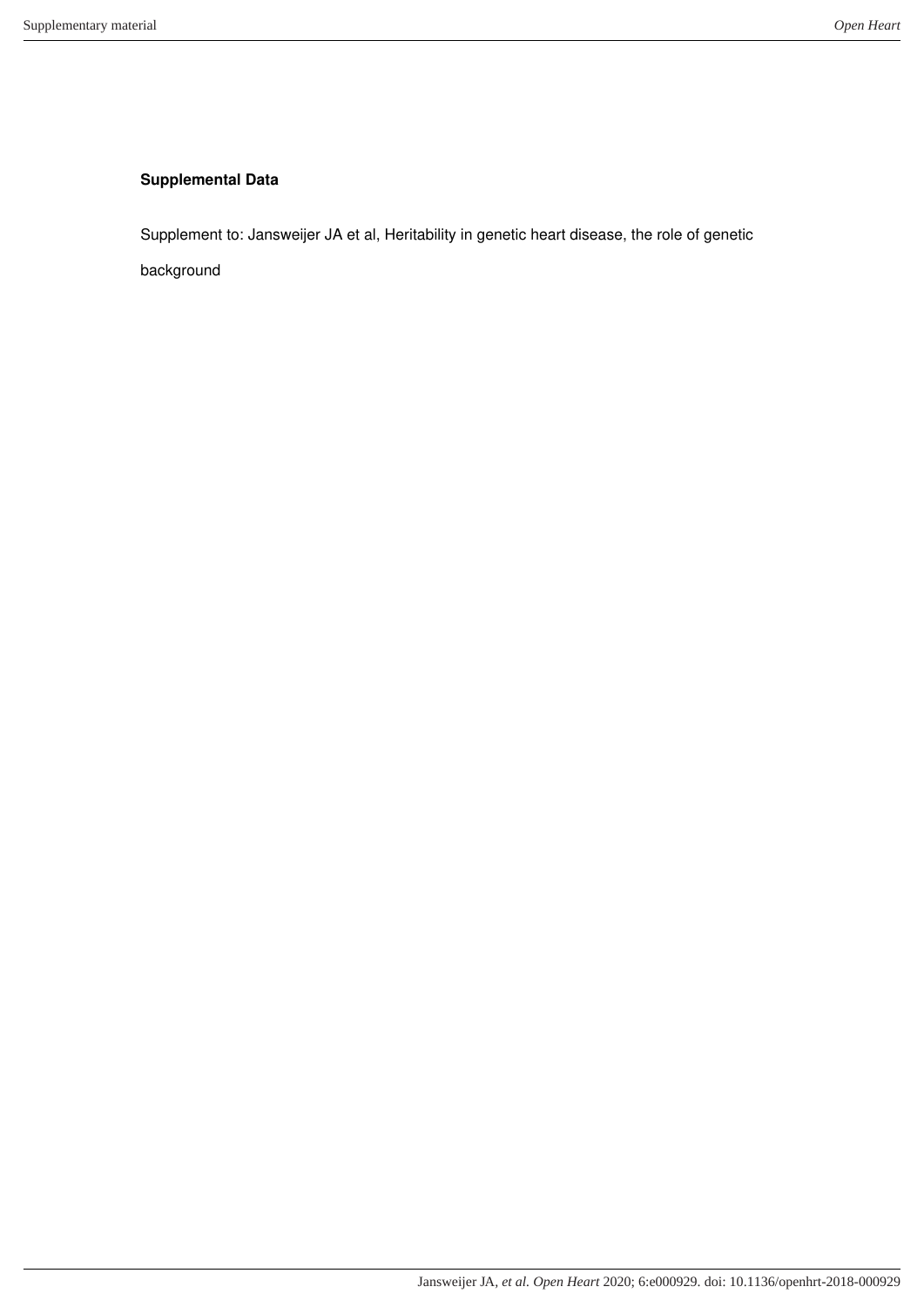## **Table of contents**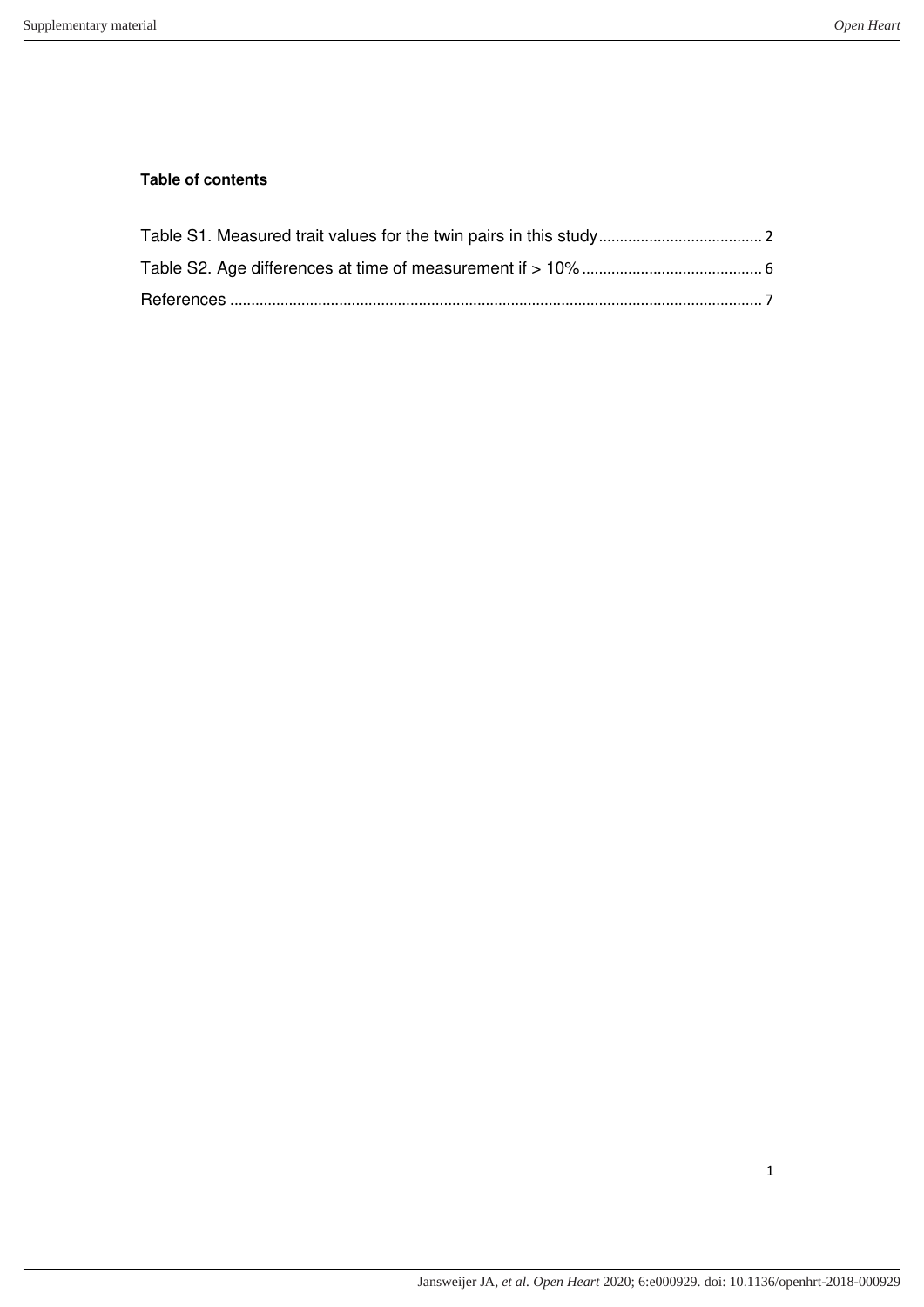| DCM             |                        |                         | LVEF $(\%)$ |                                     | LVEDD (mm) |      |
|-----------------|------------------------|-------------------------|-------------|-------------------------------------|------------|------|
| Pair<br>ID      | <b>Mutation</b>        | Case/literature         |             | Sibling1 Sibling2 Sibling1 Sibling2 |            |      |
| M72             | N/A                    | literature <sup>1</sup> | 18          | 20                                  | 67         | 62   |
| M76             | N/A                    | literature <sup>2</sup> | 20          | 23                                  | N/A        | N/A  |
| M77             | N/A                    | literature <sup>3</sup> | 32          | 40                                  | 54         | 57   |
| M78             | LMNA R349L             | literature <sup>4</sup> | 22          | 40                                  | 61         | 55   |
| M80             | PLN R14del             | case                    | 19          | 33                                  | 58         | 56   |
| M81             | N/A (familial disease) | case                    | 32          | 53                                  | N/A        | N/A  |
| M82             | PLN R14del             | case                    | N/A         | N/A                                 | 55         | 51   |
| M86             | N/A (familial disease) | case                    | 44          | 38                                  | 54         | 54   |
| M87             | <b>DES I451M</b>       | case                    | 13          | 44                                  | 246*       | 269* |
| M88             | N/A (familial disease) | case                    | 30          | 40                                  | 55         | 56   |
| C42             | PLN R14del             | case                    | N/A         | N/A                                 | 50         | 47   |
| C43             | LMNA K208del           | case                    | N/A         | N/A                                 | 56         | 63   |
| C45             | MYH7 D545N/D955N       | case                    | 32          | 69                                  | 59         | 54   |
| C46             | LMNA E84K              | case                    | 71          | 64                                  | 49         | 54   |
| C <sub>52</sub> | <b>MYH7 M659T</b>      | case                    | 69          | 58                                  | 59         | 54   |
| C <sub>53</sub> | <b>MYH7 M659T</b>      | case                    | 40          | 56                                  | 58         | 62   |
| C54             | PLN R14del             | case                    | 80          | 92                                  | 51         | 55   |
| C56             | N/A (familial disease) | case                    | 10          | 23                                  | 58         | 65   |
| C <sub>59</sub> | PLN R14del             | case                    | 68          | 70                                  | 55         | 52   |
| C60             | PLN R14del             | case                    | N/A         | N/A                                 | 59         | 89   |
| C61             | PLN R14del             | case                    | 41          | 57                                  | 62         | 51   |
| C62             | PLN R14del             | case                    | 45          | 43                                  | 51         | 49   |
| C63             | PLN R14del             | case                    | 25          | 48                                  | 67         | 56   |
| C65             | PLN R14del             | case                    | N/A         | N/A                                 | 52         | 46   |
| C71             | PLN R14del             | case                    | 45          | 25                                  | 53         | 51   |

**Table S1.** Measured trait values for the twin pairs in this study.

\* For twin pair M87 only MRI values for left ventricular dimensions were available, which are depicted here in ml. M# monozygotic twin pairs; C# control pairs.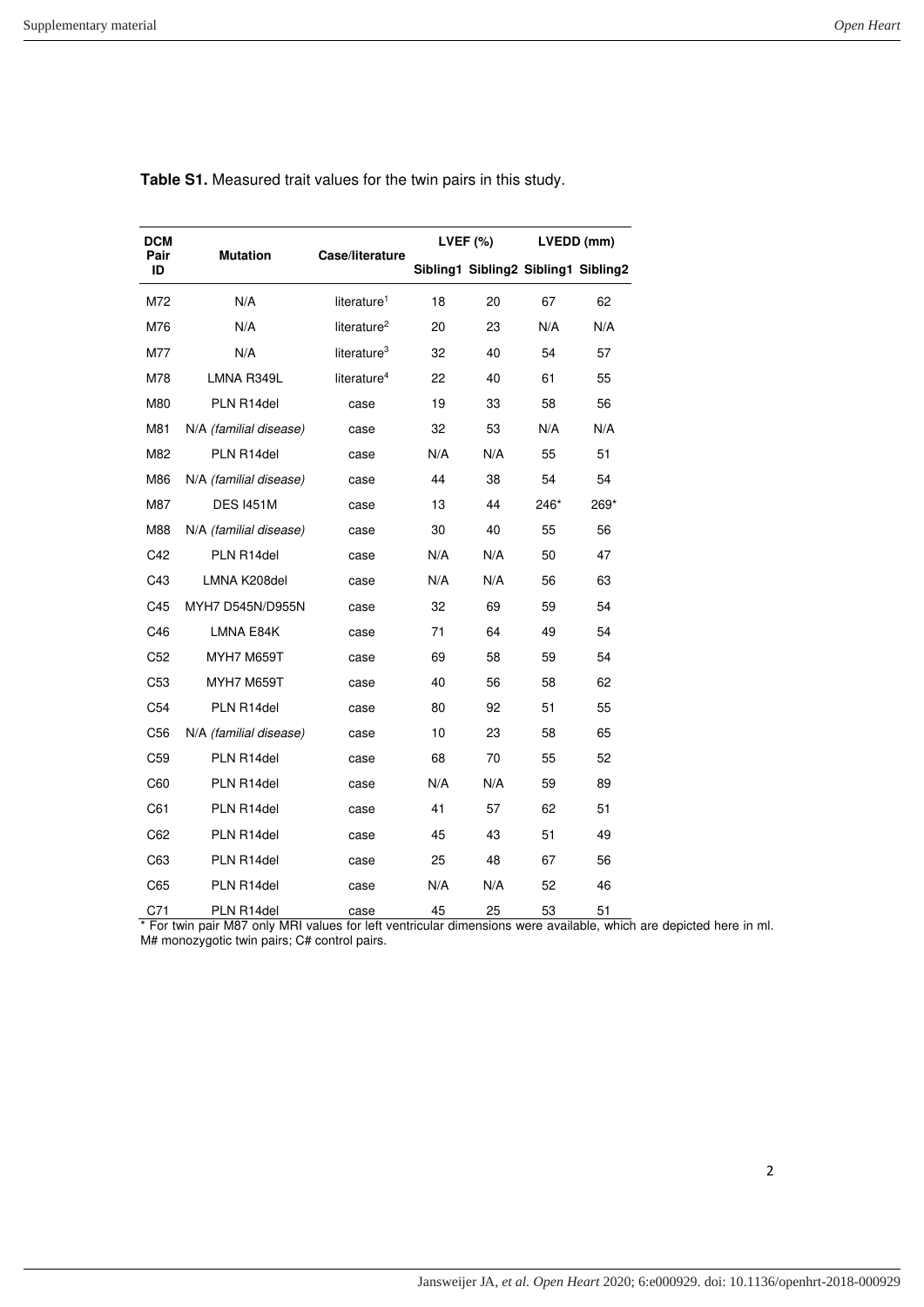| HCM             |                                                                     |                          | <b>IVSd</b> |                      |  |
|-----------------|---------------------------------------------------------------------|--------------------------|-------------|----------------------|--|
| Pair ID         | <b>Mutation</b>                                                     | Case/literature          | Sibling1    | Sibling <sub>2</sub> |  |
| M47             | N/A                                                                 | literature <sup>5</sup>  | 10          | 9                    |  |
| M48             | N/A                                                                 | literature <sup>6</sup>  | 19          | 18                   |  |
| M <sub>54</sub> | N/A                                                                 | literature <sup>7</sup>  | 18          | 20                   |  |
| M <sub>55</sub> | N/A                                                                 | literature <sup>8</sup>  | 19          | 16                   |  |
| M57             | N/A                                                                 | literature <sup>9</sup>  | 29          | 15                   |  |
| M67             | MYBPC3 R943*                                                        | case                     | 11          | 23                   |  |
| M89             | N/A                                                                 | case                     | 13          | 11                   |  |
| M90             | <b>MYH7 R723C</b>                                                   | case                     | 8           | 11                   |  |
| M91             | MYBPC3 P955fs*95                                                    | case                     | 36          | 13                   |  |
| M95             | MYBPC3 K1065fs*12                                                   | case                     | 22          | 18                   |  |
| M96             | MYBPC3 G897fs*24                                                    | case                     | 20          | 20                   |  |
| C <sub>23</sub> | MYBPC3 W792fs*17                                                    | case                     | 20          | 15                   |  |
| C <sub>24</sub> | MYBPC3 W792fs*17                                                    | case                     | 16          | 10                   |  |
| C25             | MYBPC3 W792fs*17                                                    | case                     | 12          | 14                   |  |
| C32             | <b>TNNT2 R285C</b>                                                  | case                     | 17          | 12                   |  |
| C <sub>33</sub> | <b>TNNT2 R285C</b>                                                  | case                     | 7           | $\overline{7}$       |  |
| C34             | MYBPC3 E451*                                                        | case                     | 20          | 25                   |  |
| C38             | MYBPC3 W792fs*17                                                    | case                     | 11          | 9                    |  |
| C39             | MYL2 E22K                                                           | case                     | 10          | 11                   |  |
| C40             | MYBPC3 R943*                                                        | case                     | 20          | 11                   |  |
| C <sub>41</sub> | MYL2 E22K                                                           | case                     | 9           | 9                    |  |
| C72             | MYBPC3 W792fs*17                                                    | case                     | 35          | 19                   |  |
| C86             | MYOZ2 S48P                                                          | literature <sup>10</sup> | 20          | 26                   |  |
| C90             | MYBPC3 R943*                                                        | case                     | 9           | 8                    |  |
| C99             | MYBPC3 W792fs*17<br>$M#$ monozvantic twin pairs: $C#$ control pairs | case                     | 8           | 10                   |  |

zygotic twin pairs; C# control pairs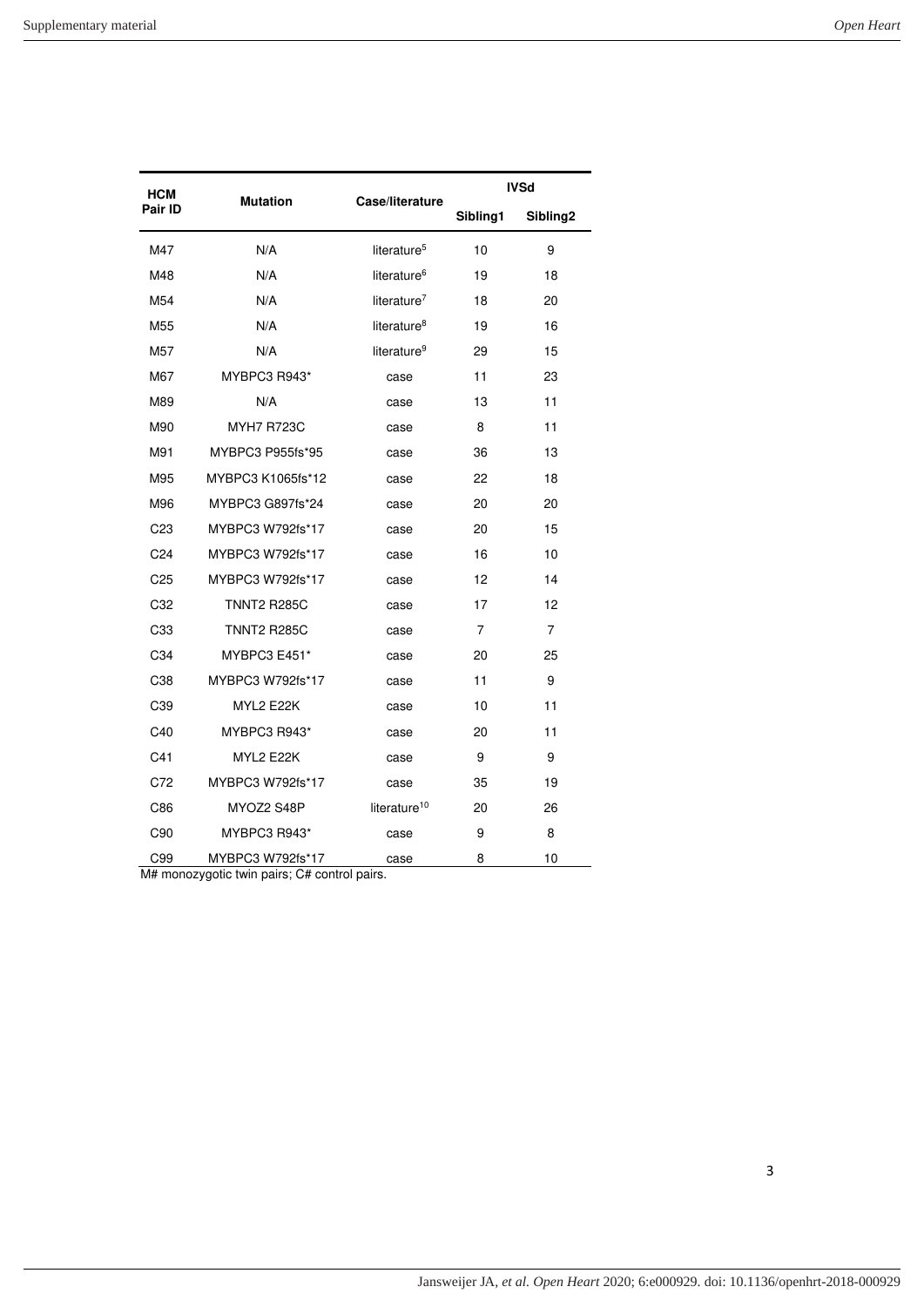| LQTS           |                                        | Case/                    | QTc      |                      |  |
|----------------|----------------------------------------|--------------------------|----------|----------------------|--|
| Pair ID        | <b>Mutation</b>                        | literature               | Sibling1 | Sibling <sub>2</sub> |  |
| M <sub>1</sub> | SCN5A (exact mutation not<br>reported) | literature <sup>11</sup> | 559      | 528                  |  |
| M16            | KCNQ1 G314S                            | case                     | 626      | 606                  |  |
| M22            | KCNQ1 G189R                            | case                     | 462      | 475                  |  |
| M23            | <b>KCNH2 E698*</b>                     | case                     | 431      | 432                  |  |
| M98            | KCNQ1 R518*                            | case                     | 426      | 399                  |  |
| M99            | KCNQ1 c.1033-1G>C                      | case                     | 465      | 424                  |  |
| M100           | KCNQ1 S225L                            | case                     | 436      | 454                  |  |
| M101           | KCNQ1 G314S/R518*                      | case                     | 404      | 400                  |  |
| M102           | KCNH2 C276fs*84                        | case                     | 488      | 448                  |  |
| M103           | <b>SCN5A R1623Q</b>                    | case                     | 447      | 438                  |  |
| M104           | <b>KCNQ1 Q530*</b>                     | case                     | 417      | 415                  |  |
| M105           | KCNH2 Q376spl                          | case                     | 540      | 480                  |  |
| M106           | KCNH2 G969Vfs*5                        | case                     | 470      | 460                  |  |
| M107           | KCNQ1 Q530X                            | case                     | 470      | 500                  |  |
| M108           | KCNQ1 R555C                            | case                     | 520      | 500                  |  |
| M109           | KCNH <sub>2</sub> del453C              | case                     | 477      | 477                  |  |
| M110           | KCNQ1 G589D                            | case                     | 451      | 466                  |  |
| M111           | KCNH2 R176W                            | case                     | 476      | 442                  |  |
| M112           | KCNQ1 G589D                            | case                     | 491      | 501                  |  |
| M113           | KCNH <sub>2</sub> P507H                | case                     | 437      | 449                  |  |
| M114           | KCNH <sub>2</sub> P <sub>205S</sub>    | case                     | 468      | 439                  |  |
| M115           | KCNQ1 R190W                            | case                     | 459      | 479                  |  |
| M116           | KCNQ1 V516D                            | case                     | 520      | 430                  |  |
| M117           | KCNQ1 c.1733-1G>A                      | case                     | 443      | 474                  |  |
| M118           | KCNH2 N633T                            | case                     | 484      | 457                  |  |
| C <sub>1</sub> | KCNH2 G925fs*47                        | case                     | 477      | 482                  |  |
| C <sub>2</sub> | KCNH <sub>2</sub> C64Y                 | case                     | 478      | 471                  |  |
| C <sub>3</sub> | KCNH <sub>2</sub> P872*4               | case                     | 464      | 531                  |  |
| C4             | KCNH2 T613M                            | case                     | 574      | 608                  |  |
| C <sub>5</sub> | KCNH2 3682dup                          | case                     | 432      | 398                  |  |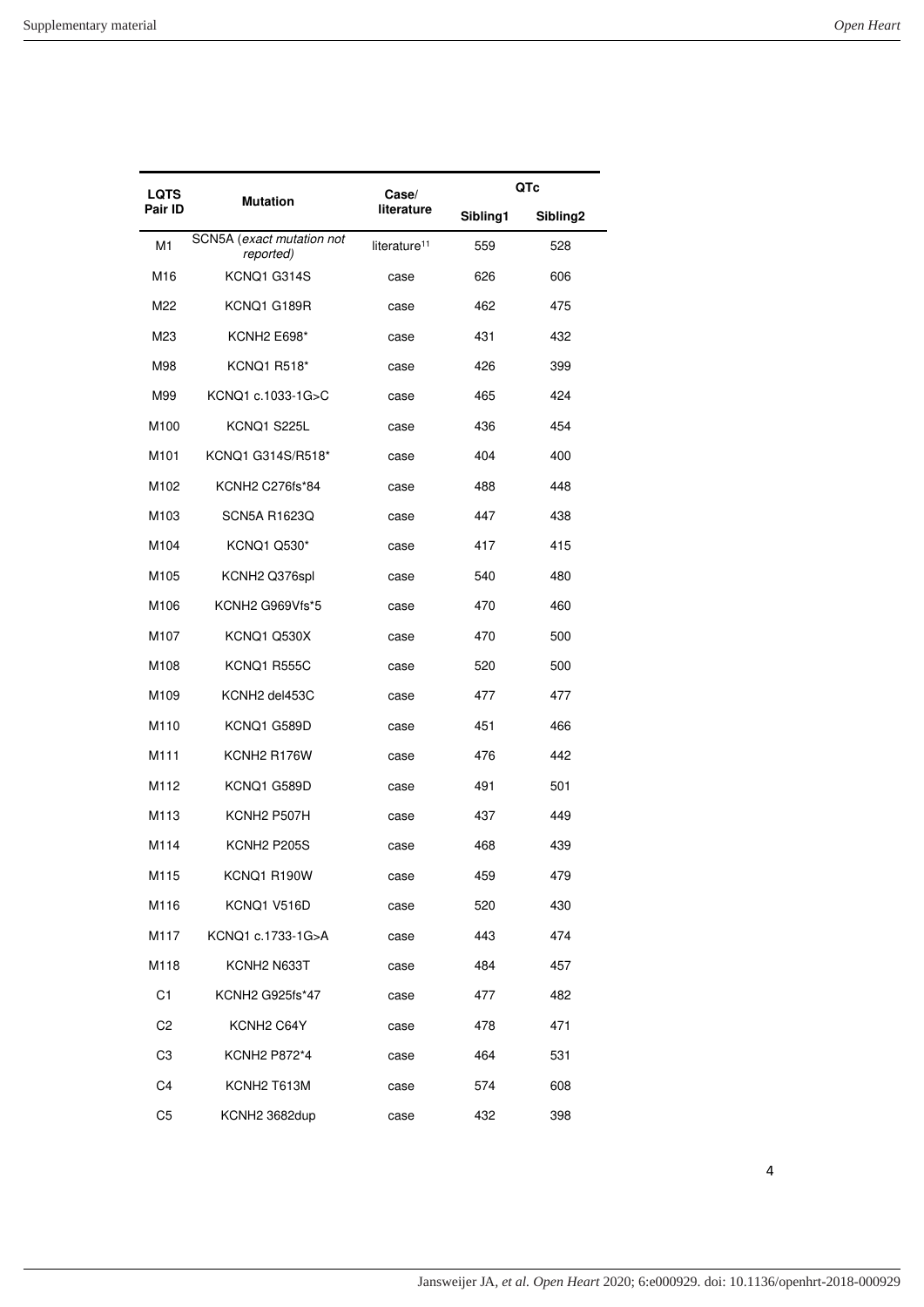5

| C6              | KCNH2 3682dup                                | case | 417 | 445 |  |
|-----------------|----------------------------------------------|------|-----|-----|--|
| C7              | KCNQ1 T322M                                  | case | 516 | 426 |  |
| C8              | KCNQ1 T322M                                  | case | 511 | 520 |  |
| C <sub>9</sub>  | KCNH <sub>2</sub> M645L                      | case | 365 | 371 |  |
| C <sub>11</sub> | KCNH <sub>2</sub> Y <sub>99S</sub>           | case | 522 | 434 |  |
| C12             | KCNH2 L987fs*20                              | case | 441 | 510 |  |
| C <sub>13</sub> | KCNH2 L987fs*20                              | case | 469 | 436 |  |
| C14             | KCNH <sub>2</sub> P <sub>297S</sub>          | case | 425 | 453 |  |
| C15             | SCN5A Y1794 E1796insD                        | case | 472 | 522 |  |
| C16             | SCN5A Y1794 E1796insD                        | case | 506 | 461 |  |
| C <sub>17</sub> | SCN5A Y1794 E1796insD                        | case | 329 | 395 |  |
| C <sub>18</sub> | SCN5A Y1794 E1796insD                        | case | 393 | 428 |  |
| C <sub>19</sub> | KCNQ1 A344V                                  | case | 478 | 474 |  |
| C20             | KCNQ1 A344V                                  | case | 569 | 495 |  |
| C <sub>21</sub> | KCNQ1 c.1032+5G>A                            | case | 425 | 459 |  |
| C <sub>22</sub> | <b>SCN5A 1768V</b>                           | case | 564 | 429 |  |
| C74             | <b>KCNH2 E365*</b>                           | case | 471 | 537 |  |
| C75             | SCN5A T370M                                  | case | 410 | 400 |  |
| C76             | SCN5A R243C                                  | case | 450 | 430 |  |
| C77             | SCN5A G168R                                  | case | 550 | 450 |  |
| C78             | KCNQ1 D317N                                  | case | 501 | 432 |  |
| C79             | KCNQ1 G589D                                  | case | 418 | 413 |  |
| C80             | KCNQ1 R561G                                  | case | 458 | 458 |  |
| C81             | KCNQ1 G589D                                  | case | 488 | 450 |  |
| C82             | KCNQ1 L266P                                  | case | 495 | 485 |  |
|                 | M# monozygotic twin pairs; C# control pairs. |      |     |     |  |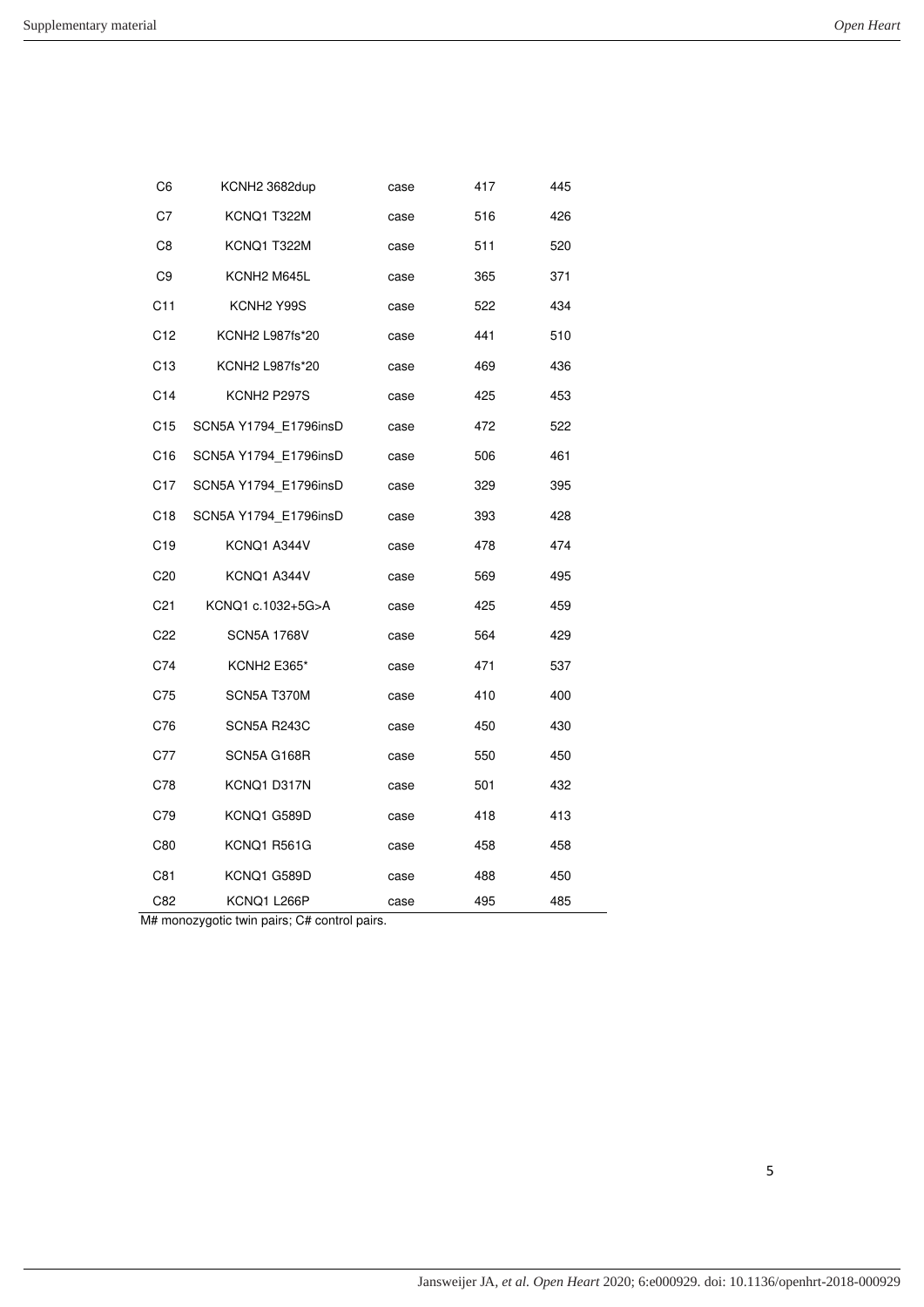|             | Pair ID         | <b>Relative age</b><br>difference<br>(sib2/sib1) |
|-------------|-----------------|--------------------------------------------------|
|             | C42             | 0.14                                             |
| <b>DCM</b>  | C61             | 0.31                                             |
|             | M67             | 0.48                                             |
|             | C <sub>23</sub> | 0.13                                             |
| HCM         | C33             | 0.13                                             |
|             | C40             | 0.13                                             |
|             | C41             | 0.18                                             |
|             | C <sub>1</sub>  | 0.22                                             |
|             | C <sub>3</sub>  | 0.12                                             |
|             | C <sub>5</sub>  | 0.23                                             |
|             | C7              | 0.28                                             |
|             | C <sub>9</sub>  | 0.12                                             |
|             | C13             | 0.22                                             |
| <b>LQTS</b> | C <sub>15</sub> | 0.11                                             |
|             | C16             | 0.11                                             |
|             | C17             | 0.16                                             |
|             | C18             | 0.20                                             |
|             | C <sub>19</sub> | 0.88                                             |
|             | C <sub>20</sub> | 0.50                                             |
|             | C74             | 0.15                                             |

**Table S2.** Age differences for the pairs in which the age difference at time of measurement exceeded 10%.